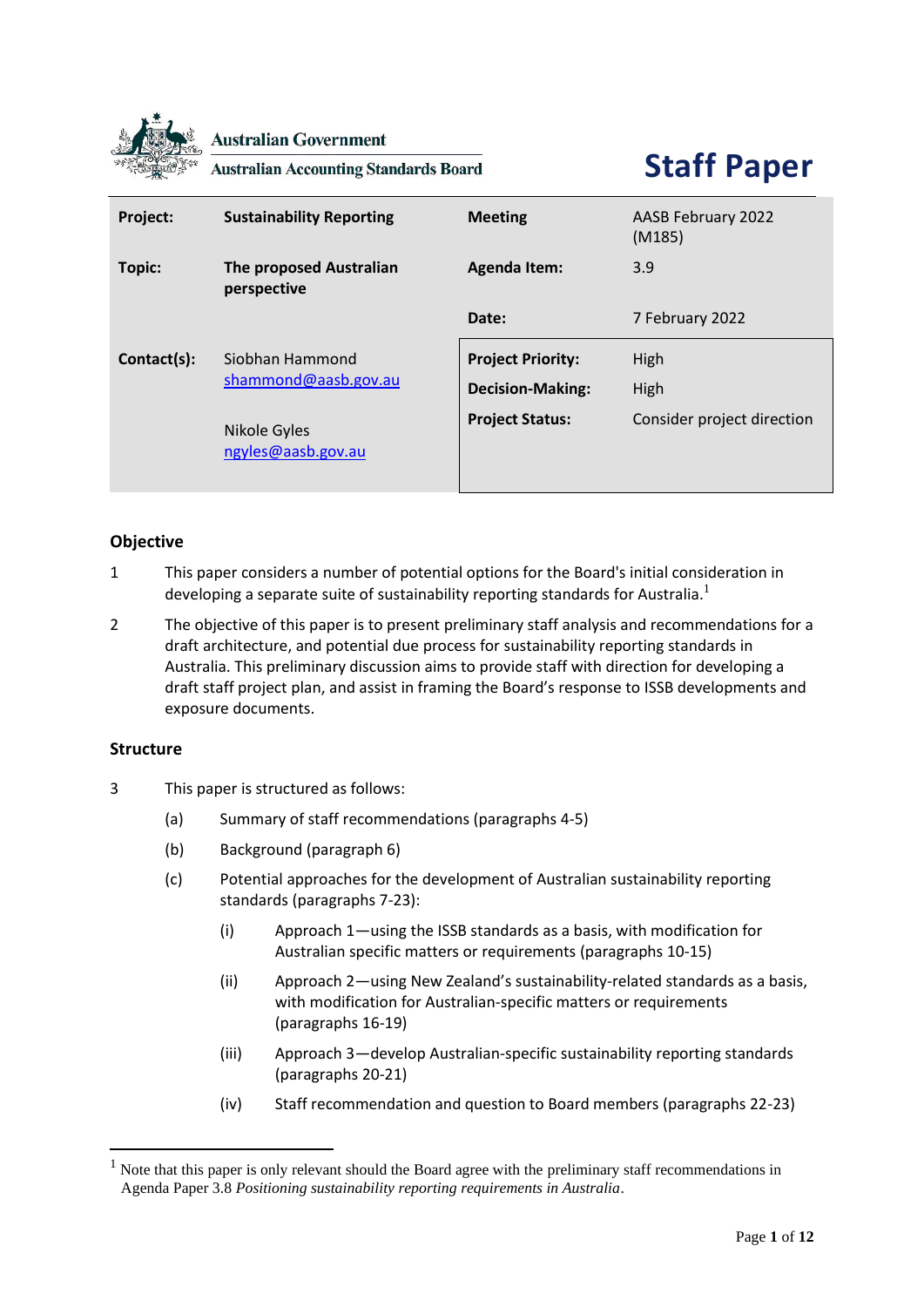- (d) Initial scope of the sustainability reporting project (paragraphs 24-35)
	- (i) Scope of reporting for the for-profit sector (paragraphs 27-30)
	- (ii) Scope of reporting for the not-for-profit sectors (paragraphs 31-34)
	- (iii) Staff recommendation and question to Board members (paragraph 35)
- (e) Due process considerations (paragraphs 36-47)
	- (i) Approach 1—apply the existing AASB *Due Process Framework for Setting Standards* (paragraphs 37-40)
	- (ii) Approach 2—develop a due process framework specifically for sustainability reporting (paragraphs 41-44)
	- (iii) Staff recommendation and question to Board members (paragraphs 45-47)

## **Summary of staff recommendations**

- 4 To keep pace with, and respond to, global sustainability reporting developments and support the Board commencing its Sustainability Reporting project, staff recommend that the Board:
	- (a) as a starting point for developing the preliminary Sustainability Reporting project plan, use ISSB standards as a basis with modification for Australian matters and requirements (see paragraphs 7-23);
	- (b) not limit the scope of the project to specific entities in the for-profit sector (see paragraphs 24-35);
	- (c) focus initially on sustainability reporting for the for-profit sector and consider the not-for-profit sectors at a later stage (see paragraphs 24-35); and
	- (d) apply the existing AASB *Due Process Framework for Setting Standards* when commencing its work on the sustainability reporting project (see paragraphs 36-47).
- 5 It is important to note that the following staff analysis and recommendations are relevant only to commencing work on a sustainability project and, at a later stage, the Board may decide to change its approach.

# **Background**

- 6 To support the initial development of a project plan and commencement of work on a sustainability reporting project, staff are seeking the Board's direction on the potential architecture and due process for sustainability reporting standards in Australia. In particular, staff are asking the Board to discuss:
	- (a) the potential approaches for the development of Australian sustainability reporting standards—that is, the starting point from which to commence the Board's work on sustainability reporting (see paragraphs 7-23);
	- (b) the initial scope of the sustainability reporting project—that is, whether the Board should consider a phased approach for the scope of the sustainability reporting project. For example, by initially focussing on the development of sustainability reporting standards for (see paragraphs 24-35):
		- (i) listed for-profit entities;
		- (ii) all for-profit entities; or
		- (iii) all for-profit and not-for-profit entities; and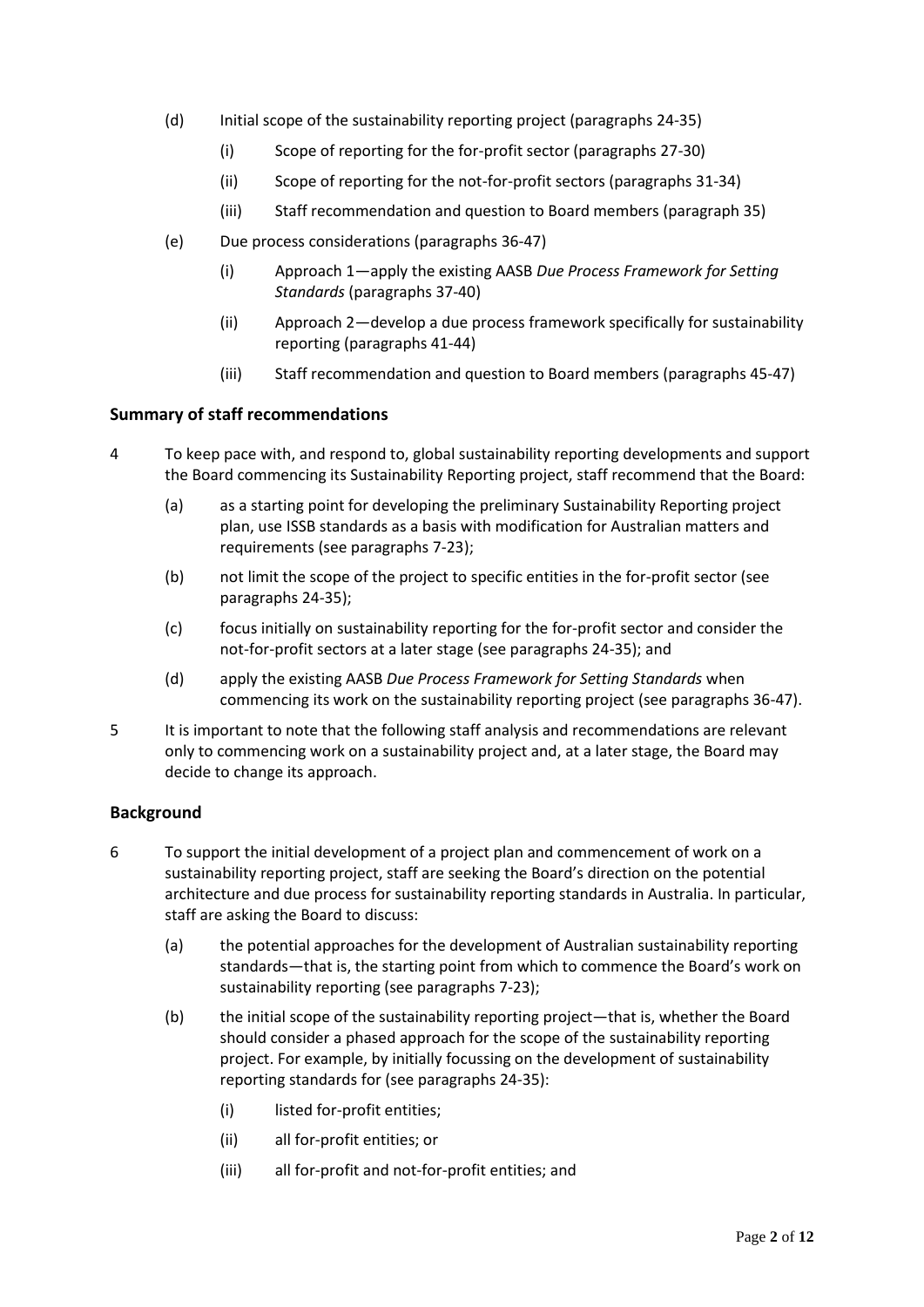(c) due process considerations—that is, the due process considerations for the Board's discussion of (a) and (b) above (see paragraphs 36-47).

# **Potential approaches for the development of Australian sustainability reporting standards**

- 7 Almost all respondents commented that the Board should prioritise international alignment when developing sustainability reporting requirements for Australia for the following reasons:
	- (a) internationally consistent and comparable sustainability reporting will likely be the key to its success in Australia;
	- (b) it would affect international competitiveness and participation if the Board developed sustainability reporting requirements that did not align internationally;
	- (c) it would likely reduce the cost of sustainability reporting for preparers because, for example, they would only need to develop a single sustainability report rather than multiple sustainability reports dependent on which jurisdiction they are reporting for; and
	- (d) international alignment would increase the relevance of sustainability reporting in Australia.
- 8 However, there were mixed views on which international and selected jurisdictional perspectives the Board should consider aligning to when developing sustainability reporting requirements. In particular, respondents highlighted:
	- (a) leveraging off the work of existing sustainability reporting standard-setters and framework providers such as the International Sustainability Standards Board (ISSB), the Global Reporting Initiative (GRI), the recommendations of the Task Force on Climate-related Financial Disclosures (TCFD Recommendations) and the International Integrated Reporting Council (IIRC); and
	- (b) leveraging off the work of selected jurisdictional perspectives such as New Zealand (NZ) or the European Union (EU)—see also Agenda Paper 3.3 *Australian and selected jurisdictional perspectives*.
- 9 Staff have considered the following three perspectives for developing sustainability reporting standards in Australia:
	- (a) Approach 1—using the ISSB standards as a basis, with modification for Australianspecific matters or requirements—that is, leveraging off the existing work of the ISSB and using their standards as a starting point for the development of Australianappropriate sustainability reporting standards. Such an approach would include engagement with a wide range of stakeholders, such as other sustainability reporting standard-setters and framework providers prevalent in Australia, and result in the modification of the baseline standards for the Australian market (paragraphs 10-15);
	- (b) Approach 2—using NZ's sustainability reporting standards as a basis, with modification for specific issues or requirements—that is, similar to accounting standards, the Board adopts NZ sustainability reporting standards as issued, only modifying those standards where relevant to the Australian market (paragraphs 16- 19); and
	- (c) Approach 3—similar to NZ and EU perspectives, developing Australian-specific sustainability reporting standards (paragraphs 20-21).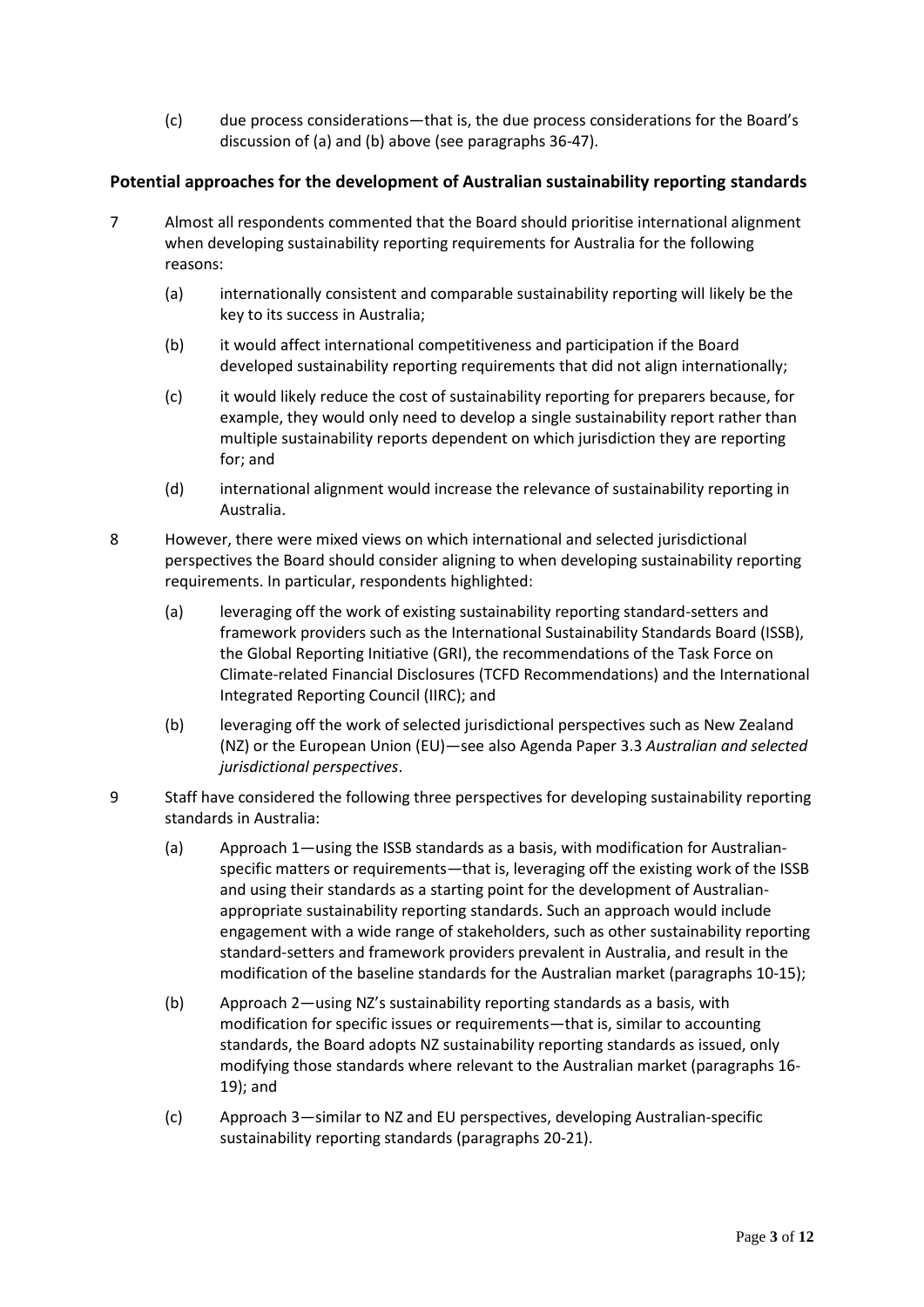## **Approach 1—using the ISSB standards as a basis**

- 10 While most respondents to ITC 46 commented on the establishment of the ISSB, there were mixed views on whether the Board should align with future ISSB standards, with many respondents expressing concerns about the proposed scope and direction of the ISSB's work to date. Most respondents to ITC 46 also observed that GRI Standards are the dominant sustainability reporting standards applied in Australia. $^2$
- 11 Staff considered taking a similar approach to IFRS Accounting Standards, that is, adopting ISSB standards with minimal or no modification. However, staff dismissed this approach because, unlike IFRS Accounting Standards, the ISSB standards are not intended to be adopted without modification. As outlined in the April 2021 IFRS Foundation's Feedback Statement on the *[Consultation Paper on Sustainability Reporting](https://www.ifrs.org/content/dam/ifrs/project/sustainability-reporting/sustainability-consultation-paper-feedback-statement.pdf)*, the lynchpins of the ISSB's strategic direction are:
	- (a) **Investor focus for enterprise value**—the ISSB will focus on providing investors with decision-useful information;
	- (b) **Sustainability scope, prioritising climate**—the ISSB will initially focus its efforts on climate-related financial reporting, however, will also seek to meet the information needs of investors on other sustainability reporting matters;
	- (c) **Building on existing frameworks**—the ISSB will build on the work of the TCFD and the joint alliance of leading sustainability reporting standard-setters and framework providers<sup>3</sup>; and
	- (d) **Building blocks approach**—standards issued by the ISSB will provide a globally consistent and comparable sustainability reporting baseline, while also providing flexibility for coordination on reporting requirements that capture wider sustainability reporting matters.
- 12 Consequently, staff think an approach the Board could take is to leverage off the work of the ISSB and use their baseline standards as a starting point when developing sustainability reporting standards for Australia. The ISSB's building blocks approach means that it only intends to produce baseline standards. This differs from IFRS Accounting Standards which are developed for global application as issued. That is, ISSB standards are only intended to act as baseline disclosure requirements that will, in most cases, require more adaptation and supplementation to make them relevant (or appropriate) in the Australian context.
- 13 In particular, such an approach by the ISSB highlights that there is significantly more flexibility in utilising ISSB standards than in adopting IFRS Accounting Standards. There is an expectation that the standards issued by the ISSB will, at least initially, be modified and tailored to a greater extent than would be permitted under IFRS Accounting Standards. For example:
	- (a) similar to AASB Standards, although the underlying principles are applicable regardless of the size of the entity, ISSB standards will likely require more tailoring for small-to-medium (SME) entities in both the for-profit and not-for-profit sectors;
	- (b) given the nature of sustainability reporting, there will likely be a need for industryspecific standards or guidance—for example, as highlighted by feedback to ITC 46,

<sup>2</sup> See Agenda Paper 3.4 *Feedback Summary—ITC 46* AASB Agenda Consultation 2022-2026.

<sup>&</sup>lt;sup>3</sup> Being the Value Reporting Foundation (made up of the IIRC and Sustainability Accounting Standards Board (SASB)), the GRI, the CDP (formerly the Carbon Disclosure Project) and the Climate Disclosure Standards Board (CDSB).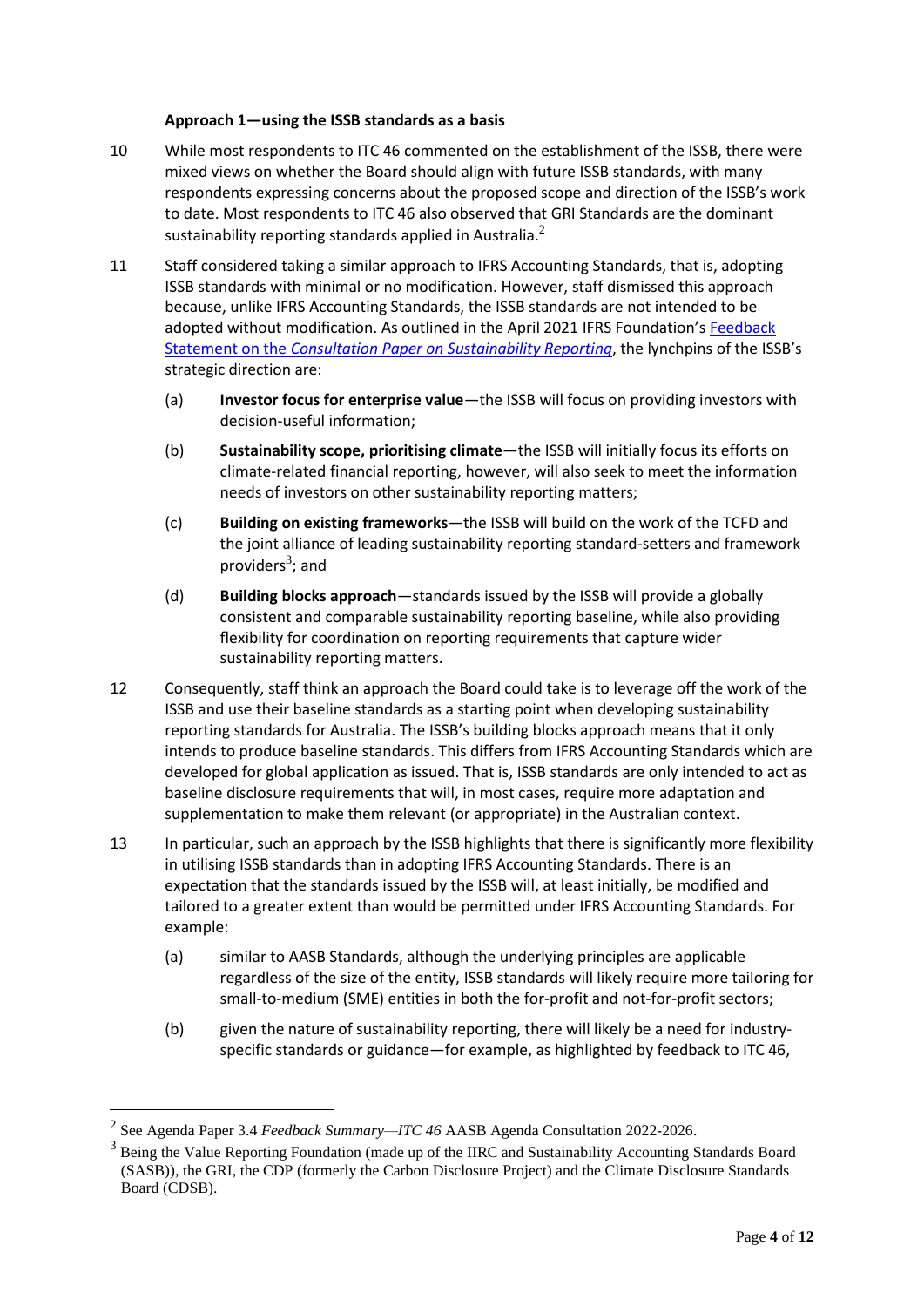Australian stakeholders find biodiversity, indigenous rights and modern slavery to be of particular importance;

- (c) Australian stakeholders will likely require implementation guidance to assist in applying the standards—for example, because, as many respondents to ITC 46 highlighted, there is a lack of education and appropriately skilled resources in the Australian market to meet sustainability reporting demands;
- (d) Australian-specific sustainability reporting requirements (or standards) could also be developed for matters relevant to Australian stakeholders that the ISSB has yet to address (or may not address)—for example, industry-specific sustainability reporting standards or guidance for the mining and oil and gas industries may be considered as a higher priority by Australian stakeholders than by the ISSB.
- 14 Staff think that such an approach provides the Board with the flexibility to engage with leading sustainability reporting standard-setters and framework providers prevalent in Australia (such as the GRI) to develop the most appropriate sustainability reporting framework and standards for the Australian market, while also supporting international alignment. To clarity further, such an approach would not see the Board adopting ISSB standards as issued, instead the Board would be leveraging off the work of the ISSB to develop the most appropriate sustainability reporting standards for Australia.
- 15 However, staff also considered that:
	- (a) such an approach is likely to be more resource intensive—that is, the Board would likely be significantly modifying (by adding to or amending) ISSB standards in order to develop the most appropriate sustainability reporting standards for the Australian market;
	- (b) the ISSB is a newly established standard-setting body that lacks standard-setting experience in its field. While many jurisdictions and sustainability reporting standardsetters and framework providers have expressed their support for the proposed direction of the ISSB, none have explicitly stated that they will adopt or align to ISSB standards at this stage;
	- (c) sustainability reporting matters prioritised by the ISSB may not always be of priority to Australian stakeholders—for example, while almost all respondents to ITC 46 agreed that climate reporting would likely be the best place to start, they also said that other sustainability reporting matters, such as biodiversity and indigenous rights, are of equal importance; and
	- (d) the ISSB is a newly established standard-setting body and, as a result, it may take some time for them to build a suite of standards addressing a range of broad sustainability reporting matters relevant to the Australian market.

## **Approach 2—using New Zealand's sustainability-related standards as a basis**

- 16 In September 2020, the NZ Government announced its intention to implement mandatory reporting on climate risks and tasked the External Reporting Board (XRB) with developing reporting standards to support the new reporting regime (see also Agenda Paper 3.3). In response, the XRB intends to issue the following: $4$ 
	- (a) Aotearoa New Zealand Climate Standard 1: *Climate-related Disclosures* (NZ CS1)—the main disclosure standard which will be based on the TCFD Recommendations;

<sup>&</sup>lt;sup>4</sup> See<https://www.xrb.govt.nz/extended-external-reporting/climate-related-disclosures/>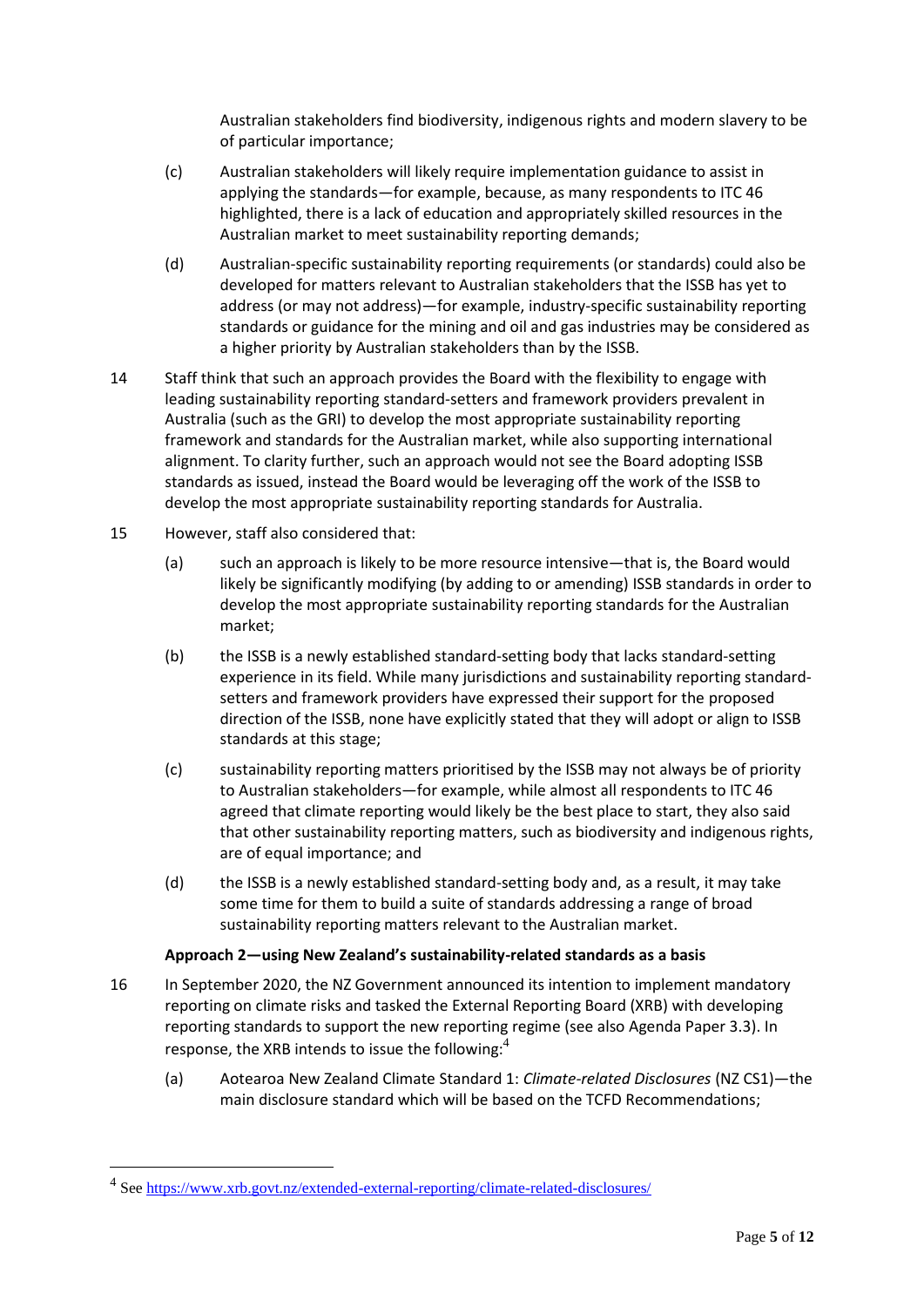- (b) Aotearoa New Zealand Climate Standard 2: *Adoption of Climate-related Disclosures* (NZ CS2)—an adoption standard to enable entities to begin their climate-related disclosure journey; and
- (c) Aotearoa New Zealand *Climate-related Disclosures Concepts* (NZ CRDC)—an authoritative notice containing key concepts, like materiality.
- 17 Staff considered that an approach the Board could take to developing Australian sustainability reporting standards is to look to NZ's sustainability reporting standards when developing Australian equivalent requirements. Consistent with the adoption of the IFRS Accounting Standards, such an approach would take into consideration the modification of any NZ sustainability-related standards for Australian-specific matters or requirements.
- 18 Such an approach has the benefits of being consistent with th[e Closer Economic Relations](https://www.dfat.gov.au/sites/default/files/cer.pdf) policy and being easily scoped into the Board's existing *[Due Process Framework](https://www.aasb.gov.au/admin/file/content102/c3/AASB_Due_Process_Framework_09-19.pdf) for Setting [Standards](https://www.aasb.gov.au/admin/file/content102/c3/AASB_Due_Process_Framework_09-19.pdf)*. That is, the Board could look to work closely with NZ's XRB as the Board does in its current standard-setting activities. Staff also expect this approach would be the least resource intensive given, like current accounting standards, the NZ climate (or sustainability) reporting standards would be adopted with modification for Australian specific matters or requirements only where relevant.
- 19 However, staff also considered:
	- (a) almost all respondents to ITC 46 observed that sustainability reporting includes climate reporting but should not be limited to climate reporting. So far, the XRB is focusing on climate reporting and staff are not certain at this stage the scope of XRB's planned work regarding the development of standards for other sustainability reporting matters;
	- (b) almost all respondents to ITC 46 highlighted that international alignment should be considered a priority for the Board. While NZ CS1 will be developed based on the TCFD Recommendations, it is unclear at this stage whether the XRB intends to:
		- (i) also align their climate reporting standards with the future ISSB baseline standards or some other leading sustainability reporting standards or frameworks; and
		- (ii) align any future sustainability reporting standards with the future ISSB baseline standards or some other leading sustainability reporting standards or frameworks;
	- (c) sustainability reporting matters that are most relevant to NZ stakeholders may not also be most relevant to Australian stakeholders. That is, should the XRB develop standards for other sustainability reporting matters, it is likely that the XRB will focus on developing standards for sustainability reporting matters that are most relevant to NZ stakeholders, without considering the views of Australian stakeholders.

## **Approach 3—developing Australian specific sustainability reporting standards**

- 20 There are many sustainability reporting standards and frameworks, however a relatively small number are dominant (being the VRF, CDSB, CDP and GRI). Instead of the Board deciding to adopt one or more of such a diverse range of existing sustainability reporting standards and frameworks, the Board could instead develop its own sustainability reporting standards. That is, similar to the EU and NZ jurisdictional perspectives, the Board could develop sustainability reporting standards specifically for the Australian market.
- 21 While such an approach has the benefit of being tailored to meet Australian stakeholder needs, staff do not recommend the Board adopt this approach. This is because: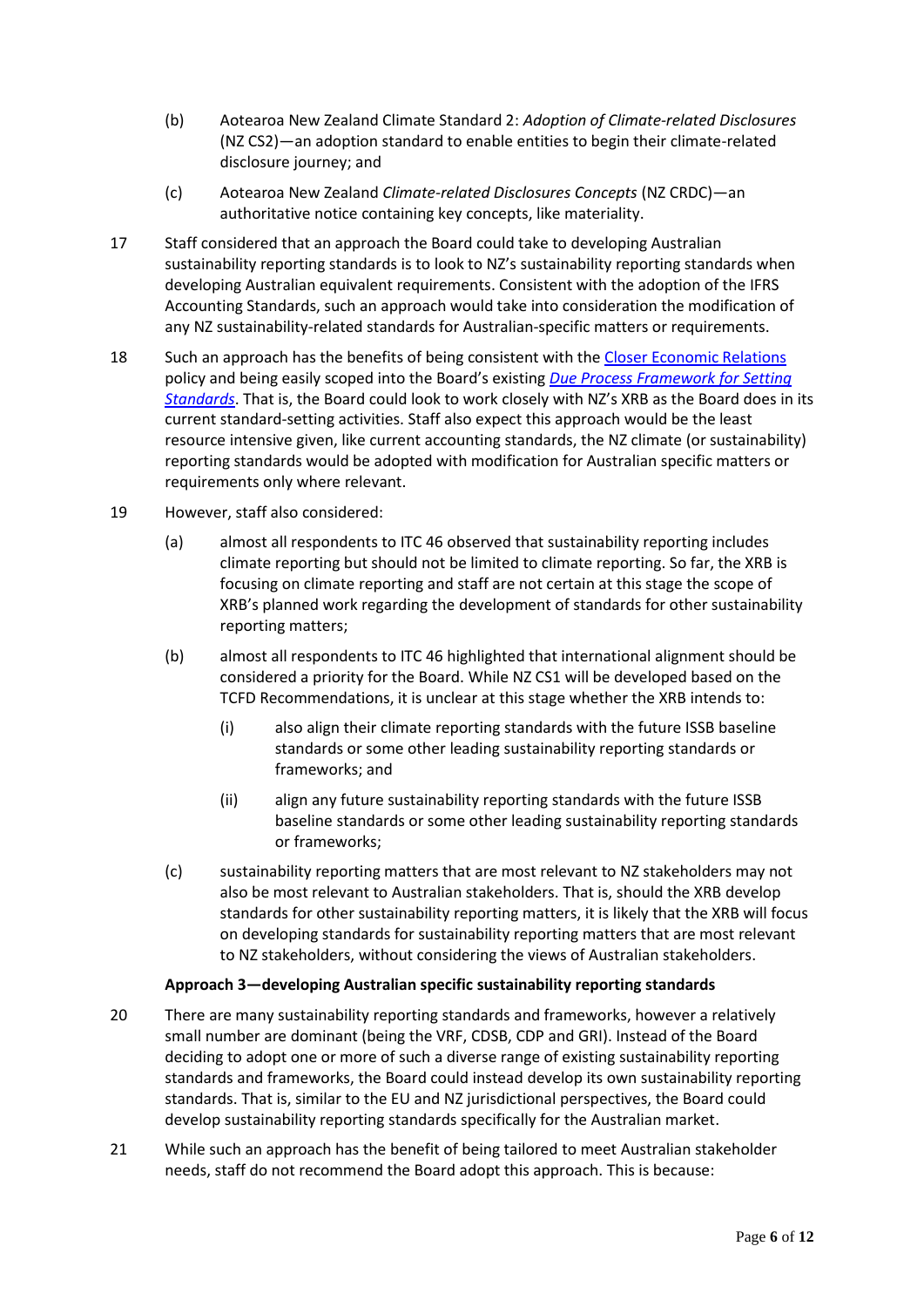- (a) almost all respondents to ITC 46 that said the Board should prioritise international alignment and leverage off the work of existing sustainability reporting standardsetters and framework providers. That is, staff consider that, even if the Board were to develop its own sustainability reporting standards, it would likely still need to align to one or more of the leading sustainability reporting standards or frameworks in order to meet Australian stakeholder needs; and
- (b) such an approach would take the longest to develop and likely result in the Australian standard-setting approach falling behind international and jurisdictional perspectives which are already well advanced in many cases. That is, Australian stakeholders would likely look to other standard-setting bodies to meet their needs should the Board take significantly longer than other standard-setters and framework providers to develop appropriate sustainability reporting standards.

## **Staff recommendation and question to Board members**

- 22 Staff agree with those respondents that highlighted the importance of international alignment when developing sustainability reporting requirements for Australia (see paragraph 7). Furthermore, preliminary research by staff highlighted the ongoing demand for globally consistent and comparable sustainability reporting.<sup>5</sup> Consequently, staff do not recommend that the Board further considers Approach 2 or 3. This is because these approaches are not representative of, and somewhat contradict, the demand for international consistency and comparability. In particular, Approach 2 and 3 do not prioritise international alignment.
- 23 Despite the considerations in paragraph 15, staff think Approach 1 would be the best approach for the Board to consider in order to commence its sustainability reporting project. That is, staff recommend the Board consider Approach 1 because staff think that in applying this approach the Board would be best positioned to strike a balance between international alignment, the existing sustainability reporting environment in Australia, and Australian stakeholder needs.<sup>6</sup>

## **Question to Board members**

**Q1:** Do Board members agree with the staff recommendation in paragraph 23 to, as a starting point for developing the preliminary sustainability reporting project plan, use ISSB standards as a basis, with modification for Australian matters and requirements?

# **Initial scope of the sustainability reporting project**

- 24 Almost all respondents to ITC 46 from the not-for-profit sectors commented that sustainability reporting requirements should first be developed for the for-profit sector.
- 25 A few other respondents to ITC 46 that were not supportive of mandating sustainability reporting observed that SME entities (in both for-profit and not-for-profit sectors) already find the current financial reporting requirements to be burdensome and that mandating sustainability reporting requirements would unduly burden those entities.

<sup>5</sup> See the December 2021 AASB and AUASB Joint Staff Article on [Globally consistent reporting of](https://www.aasb.gov.au/media/o1wfhori/aasb-auasb_sustainabilityreporting_12-21.pdf)  [sustainability-related information: Australian perspectives](https://www.aasb.gov.au/media/o1wfhori/aasb-auasb_sustainabilityreporting_12-21.pdf)

<sup>&</sup>lt;sup>6</sup> Note that staff are not wholly dismissing approaches 2 and 3. For example, regardless of which approach the Board decides to consider further, staff are planning on working closely with the NZ XRB to learn from their experience in developing climate-related disclosure standards.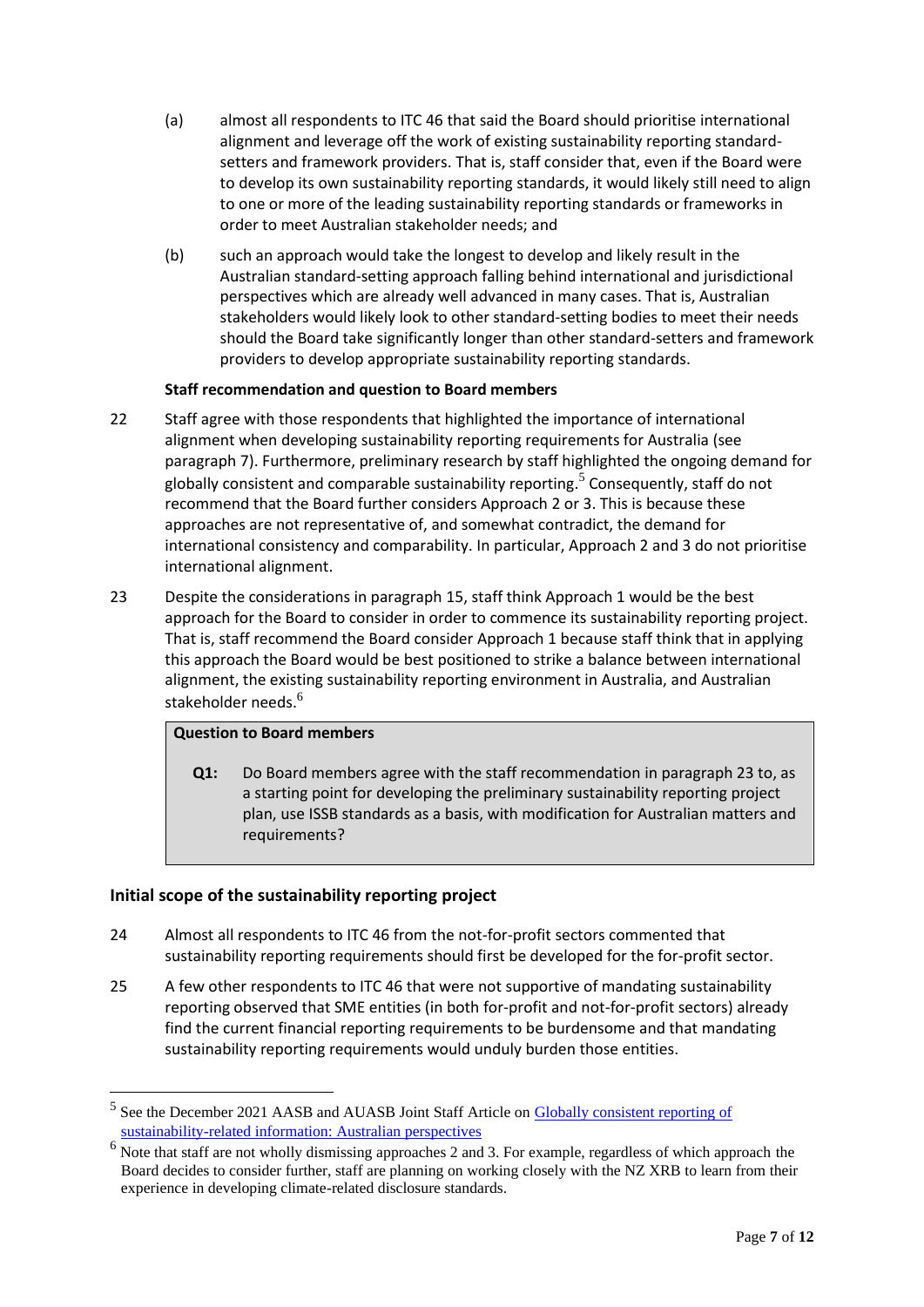- 26 Staff considered the scope of reporting for:
	- (a) whether the Board should consider a phased-in approach for developing sustainability reporting standards—that is, whether the Board should initially focus the scope of sustainability reporting on for-profit entities listed on the Australian Stock Exchange (ASX) and later expanded to other for-profit entities (see paragraphs 27-30);
	- (b) whether sustainability reporting requirements for the not-for-profit sectors should be developed alongside (i.e. at the same time as) requirements for the for-profit sector (see paragraphs 31-34).

## **Scope of sustainability reporting—phased approach in the for-profit sector**

- 27 In considering the initial scope of the project, staff considered limiting the intended users of sustainability reporting standards to for-profit entities listed on the ASX only. That is, approaching sustainability reporting by considering a phased approach which would see the scope of sustainability reporting initially focus only on ASX listed entities before later being expanded to other for-profit entities. For example, by initially limiting the entities affected by sustainability reporting standards, the Board could refine sustainability reporting requirements before expanding the scope of those standards to other for-profit entities.
- 28 However, staff considered such an approach would not wholly address the concerns that a few respondents to ITC 46 had regarding the burden of reporting for SME entities in the forprofit sector given that there are many SME entities listed on the ASX.
- 29 Furthermore, staff think limiting the initial scope of the sustainability reporting project would:
	- (a) mean that entities outside that scope that want to engage in sustainability reporting may look to other sustainability reporting standard-setting bodies or framework providers for requirements and guidance in the interim. Such standard-setting bodies and framework providers may have contradicting requirements to those that may be developed for Australia and, as result, could have the unintended consequence of worsening consistency and comparability in sustainability reporting rather than improving it;
	- (b) limit the ability of larger (or listed) for-profit entities to disclose sustainability-related information in the interim. That is, sustainability reporting is generally wholistic (i.e. it generally requires an entity to have a comprehensive understanding of the impacts of their up-stream and down-stream activities) and, as such, larger entities rely on SME entities they engage with throughout their supply chain to provide them with sustainability-related information. For example, in the context of a large entity's single supply chain, the Scope 1 and 2 greenhouse gas (GHG) emissions of smaller entities in that supply chain are essentially the Scope 3 GHG emissions of the large entity; and
	- (c) discourage those entities that fall outside that scope from engaging in sustainability reporting in the interim.
- 30 Staff think the more entities that elect to engage in sustainability reporting, the better, as this will help ensure the long term success of sustainability reporting in Australia. Consequently, staff do not recommend initially limiting the scope of the sustainability reporting to the for-profit sector at this stage. Instead, we recommend that, at a later stage, the Board consider alternatives that would help reduce the perceived reporting burden while supporting accessibility of sustainability reporting to all entities. For example, by: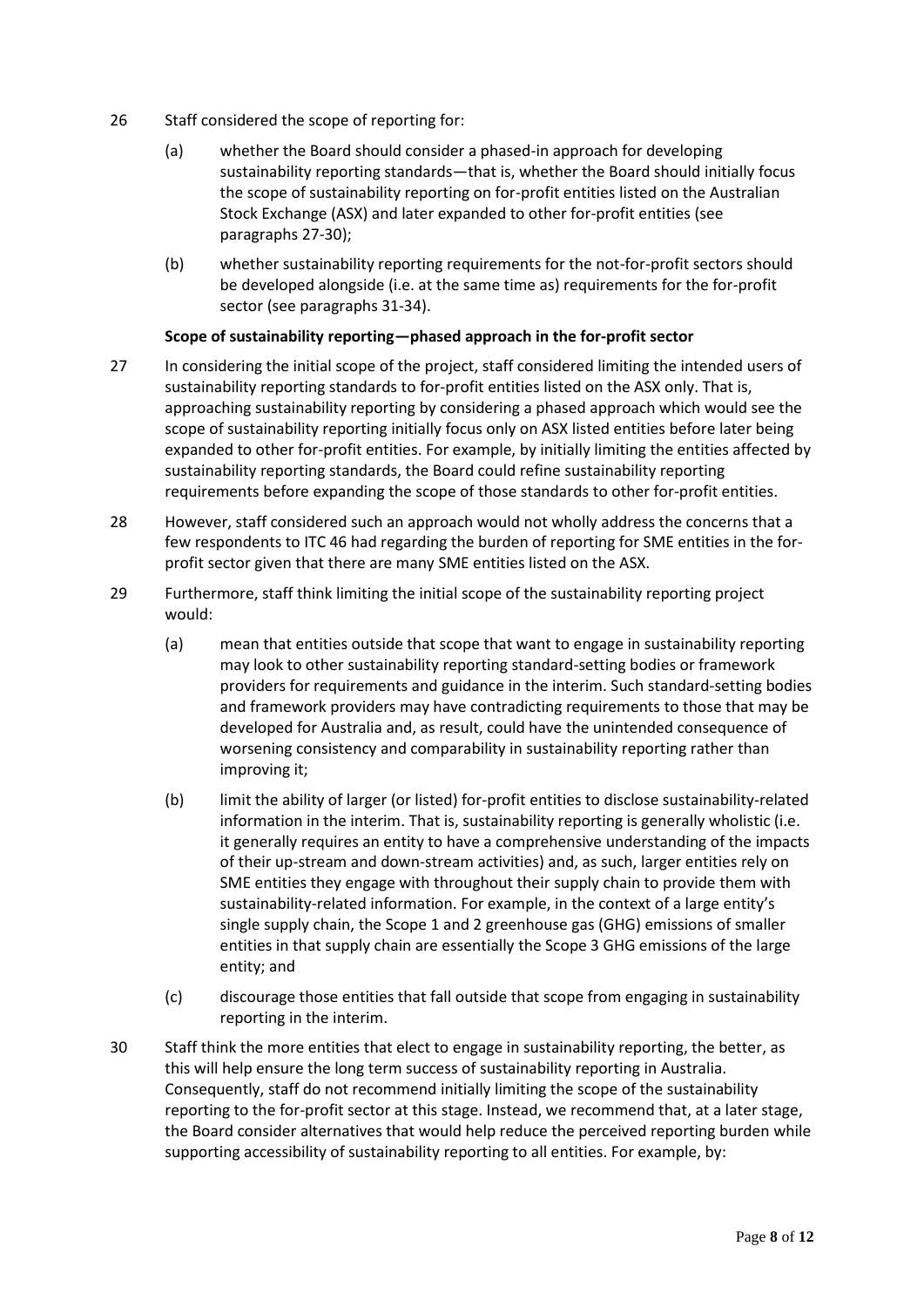- (a) implementing a similar approach to that of the AASB Standards by introducing tiers of reporting into sustainability standards that align with those tiers in AASB Standards; or
- (b) implementing an 'if not, why not' approach to selected sustainability reporting requirements—that is, subject to an explanation of why an entity was unable to provide the required disclosure, allowing smaller entities to opt out of reporting requirements that are considered to be costly in preparing, such as Scope 3 GHG emissions and scenario analysis or modelling<sup>7</sup>.

# **Scope of the sustainability reporting project for the not-for-profit sectors**

- 31 Staff considered developing sustainability reporting requirements for the not-for-profit sectors (both public and private) alongside requirements for the for-profit sector. However, while respondents from all not-for-profit sectors agreed that sustainability reporting is important, respondents from the not-for-profit private sector commented that, for them, sustainability reporting is less relevant. For example, as observed by one respondent to ITC 48, charities have not identified an urgent need for sustainability reporting and suggested the Board further research and consult with the not-for-profit sectors before developing any related reporting requirements.
- 32 A few respondents from the not-for-profit public sector observed that, as part of their engagement with stakeholders (including other public sector bodies and organisations), they already report specific sustainability-related information such as information about GHG emissions and water.
- 33 Staff agree with those respondents that expressed concern over SME entities in the not-forprofit sectors (in particular, the not-for-profit private sector) may be unduly burdened by sustainability reporting requirements. Sustainability reporting is still evolving (as evidenced by recent global developments ${}^{8}$ ) and is a relatively new reporting area when compared with financial reporting. Consequently, we think it would be most appropriate to defer the development of sustainability reporting standards for the not-for-profit sectors until:
	- (a) sustainability reporting has matured; and
	- (b) the Board has had the opportunity to further research and consult with the not-forprofit sectors regarding the relevance of sustainability reporting.
- 34 However, staff also do not want to discourage those not-for-profit entities that want to engage in sustainability reporting from doing so. Consequently, while staff recommend that sustainability reporting standards should initially be aimed towards entities in the for-profit sector, staff think that input from the not-for-profit sectors should be sought and considered throughout the development of future sustainability reporting standards. We think that by actively continuing to engage with the not-for-profit sectors, future sustainability reporting standards will be best positioned (and drafted) to allow for the expansion of such standards to include the not-for-profit sectors when it is appropriate to do so.

## **Staff recommendation and question to Board members**

- 35 For the reasons discussed in paragraphs 27-34, staff recommend that the Board:
	- (a) does not limit the scope of the project to specific for-profit entities, such as ASX listed entities; and

 $<sup>7</sup>$  Note that this is the approach that Canada has proposed—refer to Agenda Paper 3.3 for further details.</sup>

<sup>8</sup> See Agenda Paper 3.2 *Background* and 3.3.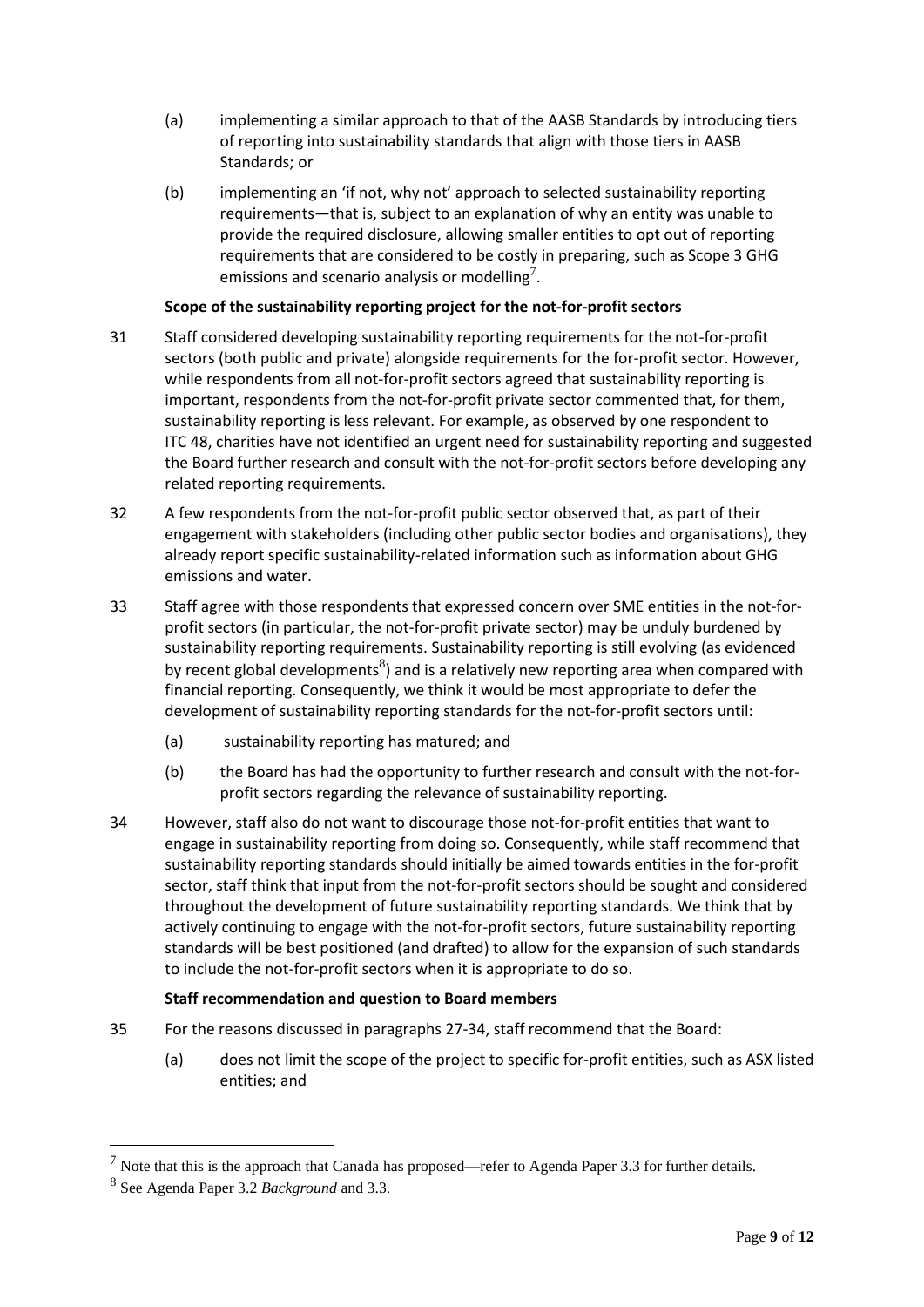- (b) initially focus the project on sustainability reporting for entities in the for-profit sector; and
- (c) further research and consult with the not-for-profit sectors regarding the relevance of sustainability reporting.

## **Question to Board members**

**Q2:** Do Board members agree with the staff recommendations in paragraph 35?

#### **Due process considerations**

- 36 Should the Board agree with the staff recommendation to develop a separate suite of standards for sustainability reporting, staff think there are two approaches the Board could take when considering due process:
	- (a) Approach 1—apply the existing AASB *[Due Process Framework for Setting Standards](https://www.aasb.gov.au/admin/file/content102/c3/AASB_Due_Process_Framework_09-19.pdf)* (see paragraphs 37-40); or
	- (b) Approach 2—develop separate due process documents for sustainability reporting (see paragraphs 41-44).

## **Approach 1—apply the existing AASB** *Due Process Framework for Setting Standards* **(Due Process Framework)**

- 37 Most respondents that expressed their support for the Board to expand its activities to include sustainability reporting highlighted the Board's standard-setting experience and transparent due process as being a reason for that support.
- 38 As highlighted in paragraph 1.1 of the Due Process Framework, the framework already encompasses the development of external reporting standards such as sustainability reporting standards:
	- *1.1 This Due Process Framework sets out the minimum steps the AASB must take to ensure that the accounting and external reporting standards and guidance it develops, issues and maintains are principles-based, meet the need of external report users and are capable of being assured and enforced.*
- 39 This approach has the benefits of:
	- (a) utilising the existing Due Process Framework which most respondents highlighted as being one of the reasons they support the Board commencing a project addressing sustainability reporting in Australia;
	- (b) being well understood by a broad range of stakeholders;
	- (c) being the approach with the best response time—that is, the Board will be better positioned to react to rapid global developments in sustainability reporting (such as the recent publication of prototype standards from the IFRS Foundation's Technical Readiness Working Group<sup>9</sup>); and
	- (d) being the least resource intensive—that is, the Board will not need to develop (at least initially) a new Due Process Framework specifically for sustainability reporting.
- 40 However, paragraph 1.3 of the Due Process Framework also states that it only covers Australian Standards based on IASB Standards (or IFRS Accounting Standards) and those developed domestically. That is, the Due Process Framework may need to be amended

 $9^9$  See Agenda Papers 3.2 and 3.3.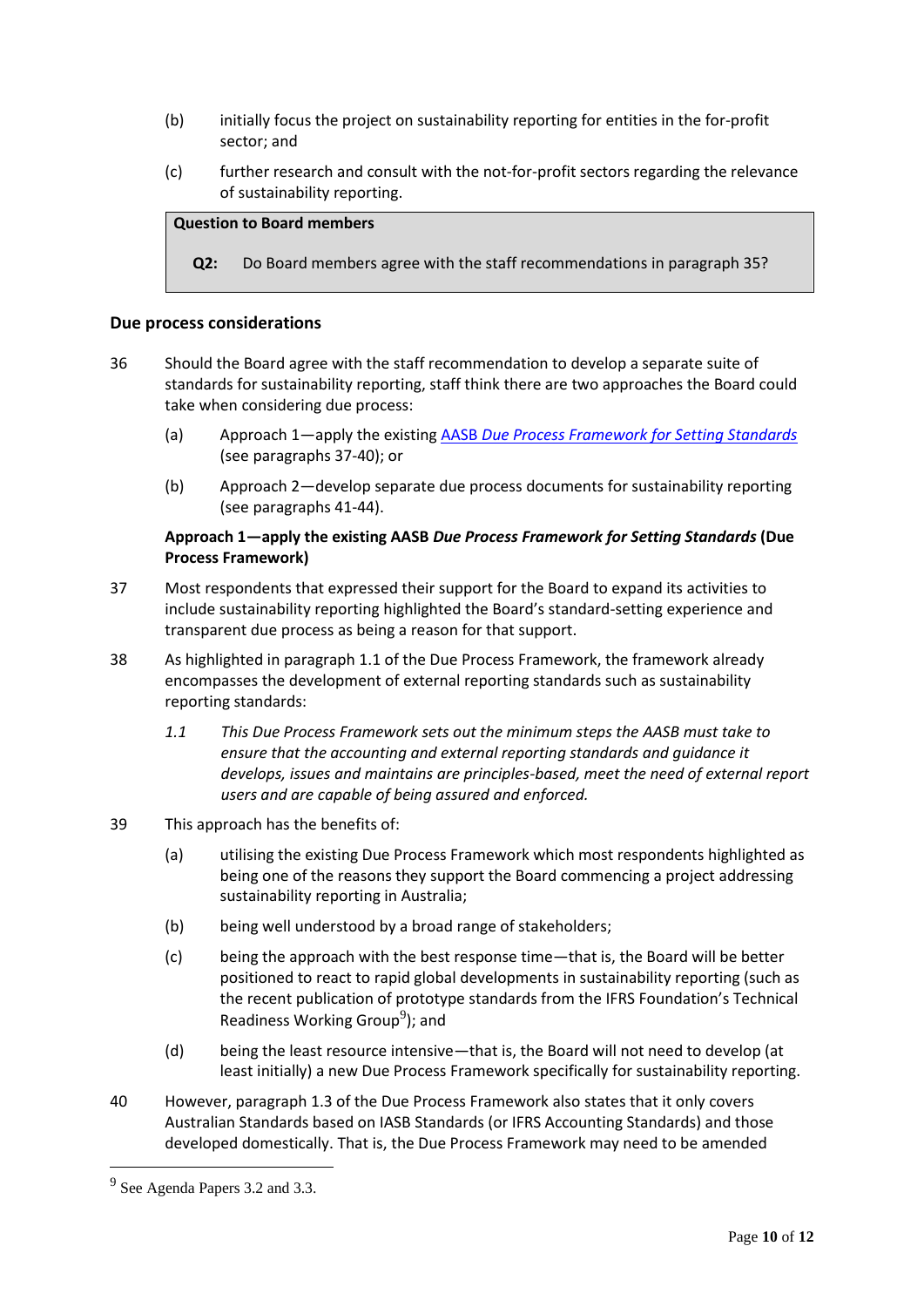depending on whether the Board decides to develop its own sustainability reporting standards (domestically developed) or adopt the standards of another standard-setting body, framework provider or jurisdiction. For example, should the Board decide to adopt the standards of another standard-setting body, this approach would need to include consideration for if and when departure from those standards may be warranted in the Australian context (that is, the Board would need to produce a corresponding Australian standard or identify why the relevant standard is not appropriate in the Australian context).

## **Approach 2—develop separate due process documents for sustainability reporting**

- 41 Staff consider that another option the Board has in its approach to due process for sustainability reporting is to develop separate due process documents.
- 42 Given the feedback that stakeholders are supportive of the existing Due Process Framework, such an approach would likely use that Framework as a basis when developing due process documents for sustainability reporting standards. For example, where appropriate to do so, due process documents for sustainability reporting should align to the existing Due Process Framework because:
	- (a) it would better link the Board's sustainability and financial reporting activities; and
	- (b) most respondents to ITC 46 highlighted the Board's transparent due process as one of the primary reasons for supporting the Board in developing sustainability reporting requirements for Australia. $^{10}$
- 43 This approach has the benefit of using the Board's previous standard-setting experience to develop tailored due process documents for sustainability reporting—that is, due process documents would be specifically designed to best address the approach the Board decides to take (i.e. whether the Board develops its own sustainability reporting standards or adopts the standards of another standard-setting body, framework provider or jurisdiction).
- 44 However, the Board should also consider that this approach would be more resource intensive than Approach 1 and the outcome would likely be due process documents that predominantly align to the existing Due Process Framework.

## **Staff recommendation and question to Board members**

- 45 Staff recommend that the Board applies Approach 1—that is, we recommend that the Board initially applies its existing Due Process Framework when considering the commencement of a project on sustainability reporting.
- 46 While both approaches would ensure a strong relationship between the Board's sustainability and financial reporting standard-setting activities, staff consider that sustainability reporting is still in its early stages and, as a result, may experience rapid and ongoing changes in the short to medium term. For example, if the Board were to develop due process documents for sustainability reporting, significant changes in the sustainability reporting environment could result in such an approach (or aspects of that approach) being made redundant. Consequently, we think at this stage Approach 1 would be best able to support the project.
- 47 It is important to note that we are not dismissing the potential need for change in the future. For example, as the Board gains experience in standard-setting for sustainability reporting and as sustainability reporting matures globally, the Board may determine that the existing Due Process Framework is not appropriate in the long term and, at that point, may decide to develop separate and more tailored due process documents.

<sup>10</sup> See Agenda Paper 3.4.